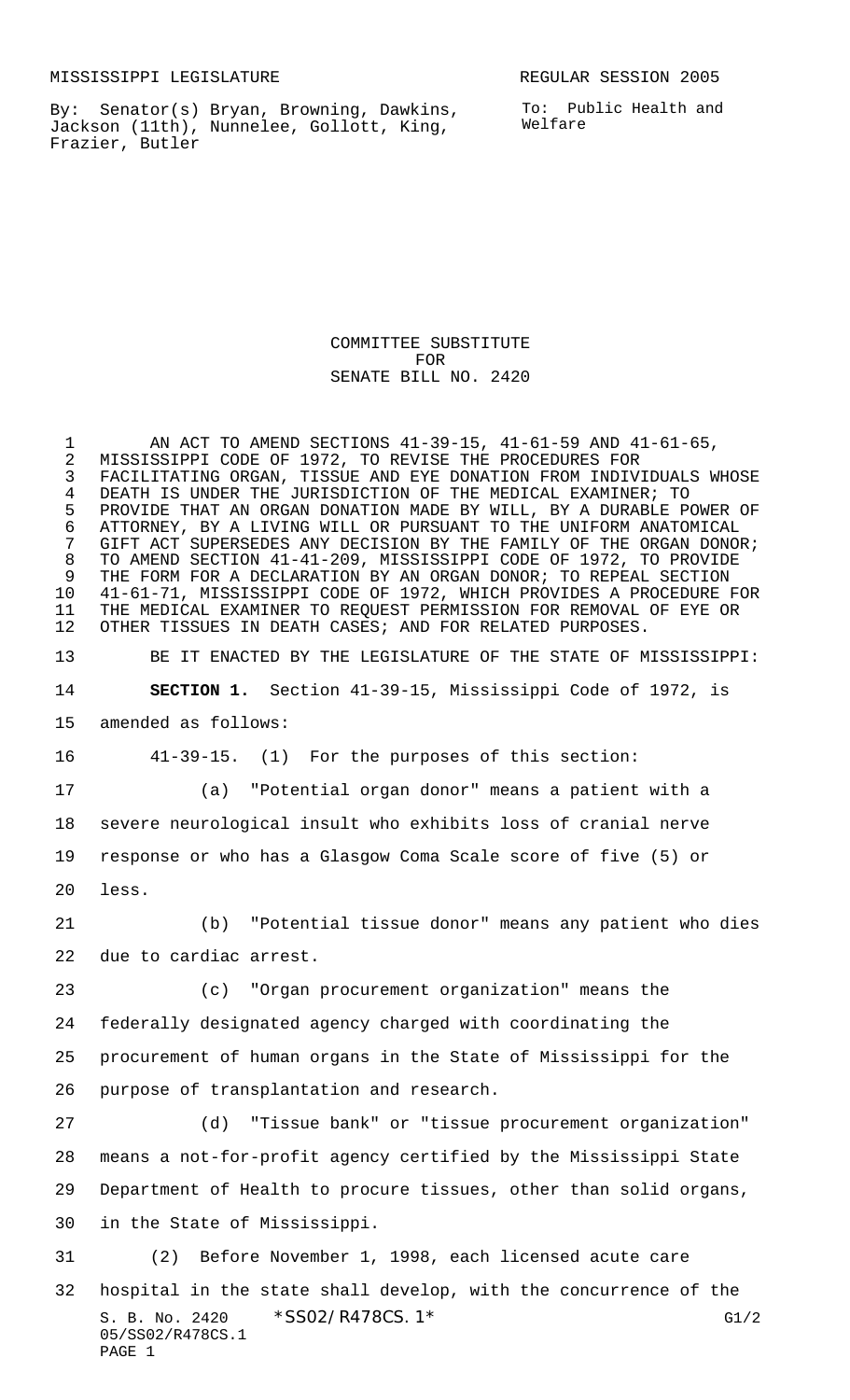hospital medical staff and the organ procurement organization, a protocol for identifying all potential organ and tissue donors. The protocol shall include a procedure for family consultation. This protocol shall not be applicable in cases where a declaration by the organ donor (a) by will, (b) under a Durable Power of Attorney for Health Care declaration pursuant to Section 41-41-209, (c) under a Withdrawal of Life-Saving Mechanism (Living Will) declaration pursuant to former Section 41-41-107 (now repealed), or (d) under the Uniform Anatomical Gift Law pursuant to Section 41-39-39, has been provided to the attending physician. (3) The protocol shall require each hospital to contact the organ procurement organization by telephone when a patient in the hospital becomes either a potential organ donor or potential tissue donor as defined in this section. The organ procurement organization shall determine the suitability of the patient for organ or tissue donation after a review of the patient's medical history and present condition. The organ procurement organization representative shall notify the attending physician or designee of its assessment. The hospital shall note in the patient's chart the organ procurement organization's assessment of suitability for donation. The organ procurement organization representative shall provide information about donation options to the family or persons specified in Section 41-39-35 when consent for donation is requested. (4) If the patient becomes brain dead and is still suitable

 as a potential donor, the organ procurement organization representative shall approach the deceased patient's legal next of kin or persons specified in Section 41-39-35 for consent to donate the patient's organs. The organ procurement organization representative shall initiate the consent process with reasonable discretion and sensitivity to the family's circumstances, values and beliefs.

S. B. No. 2420 \*SS02/R478CS.1\* 05/SS02/R478CS.1 PAGE 2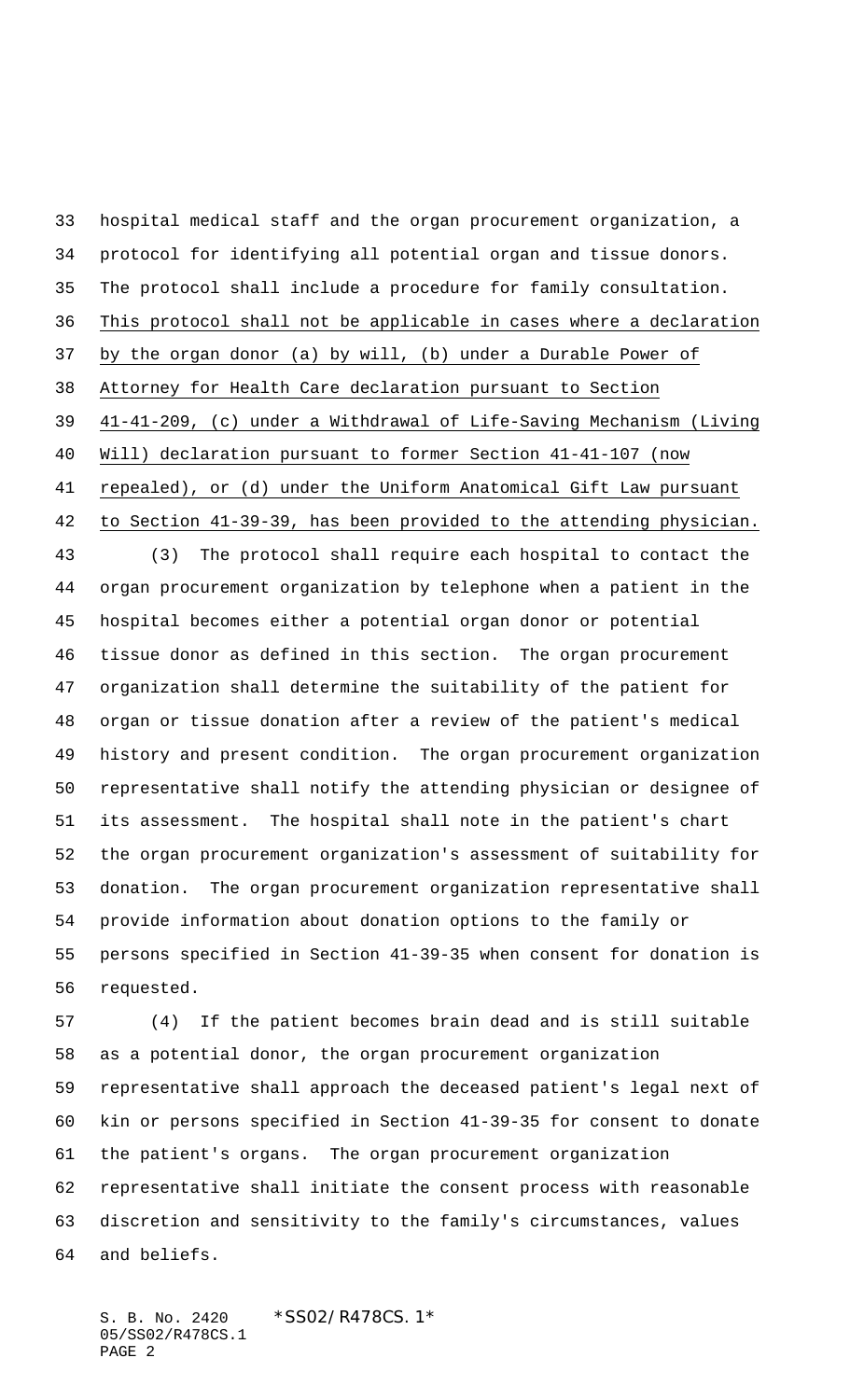To discourage multiple requests for donation consent, the organ procurement organization representative shall make a request for tissue donation during the organ donation consent process. When the possibility of tissue donation alone exists, a tissue bank representative or their designee may request the donation. (5) The option of organ and/or tissue donation shall be made to the deceased patient's family upon the occurrence of brain death and while mechanical ventilation of the patient is in progress.

 The protocol shall require that the decision to donate be noted in the patient's medical record. The organ procurement organization shall provide a form to the hospital for the documentation. The form shall be signed by the patient's family pursuant to Sections 41-39-31 through 41-39-51. The form shall be placed in each deceased patient's chart documenting the family's decision regarding donation of organs or tissues from the patient. (6) (a) If the deceased patient is medically suitable to be 82 an organ and/or tissue donor, as determined by the protocol in this section, and the donor and/or family have authorized such donation and transplantation, the donor's organs and/or tissues shall be removed for the purpose of donation and transplantation by the organ procurement organization, in accordance with paragraph (b) of this subsection.

S. B. No. 2420 \* SS02/R478CS. 1\* 05/SS02/R478CS.1 PAGE 3 (b) The organ procurement organization shall immediately notify the appropriate medical examiner that the deceased patient is medically suitable to be an organ and/or tissue donor. In the event that the medical examiner determines 92 that examination, analysis or autopsy of the organs and/or tissue is necessary for the medical examiner's investigation, the medical examiner may be present while the organs and/or tissues are 95 removed for the purpose of transplantation. The physician, 96 surgeon or technician removing such organs and/or tissues shall 97 file with the medical examiner a report detailing the donation,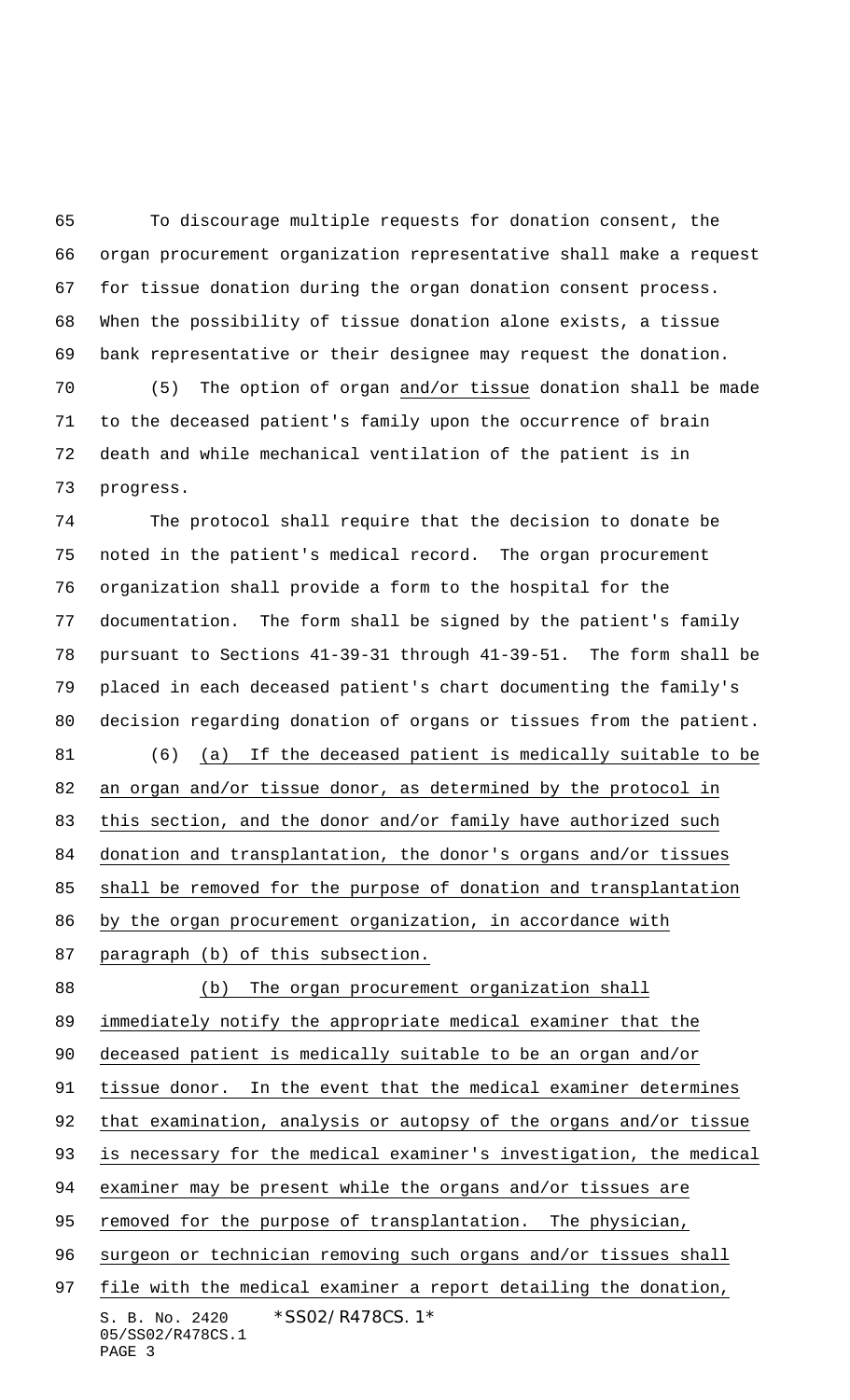which shall become part of the medical examiner's report. When

requested by the medical examiner, such report shall include a

biopsy or medically approved sample, as specified by the medical

examiner, from the donated organs and/or tissues.

 (7) Performance improvement record reviews of deceased patients' medical records shall be conducted by the organ procurement organization for each hospital having more than ninety-five (95) licensed acute care beds and general surgical capability. These reviews must be performed in the first four (4) months of a calendar year for the previous calendar year. If the organ procurement organization and hospital mutually agree, the performance improvement record reviews may be performed more frequently. Aggregate data concerning these reviews shall be submitted by the organ procurement organization to the State Department of Health by July 1 of each year for the preceding year.

 (8) No organ or tissue recovered in the State of Mississippi may be shipped out of the state except through an approved organ sharing network or, at the family's request, to an approved organ transplant program.

 (9) Any hospital, administrator, physician, surgeon, nurse, technician, organ procurement organization, tissue procurement organization or donee who acts in good faith to comply with this section shall not be liable in any civil action to a claimant who alleges that his consent for the donation was required.

 (10) Nothing in this section shall be construed to supersede or revoke, by implication or otherwise, any valid gift of the entire body to a medical school.

 (11) A gift of all or part of the body made (a) by will, (b) under a Durable Power of Attorney for Health Care declaration pursuant to Section 41-41-209, (c) under a Withdrawal of Life-Saving Mechanism (Living Will) declaration pursuant to former Section 41-41-107 (now repealed), or (d) under a Uniform

S. B. No. 2420 \* SS02/R478CS. 1\* 05/SS02/R478CS.1 PAGE 4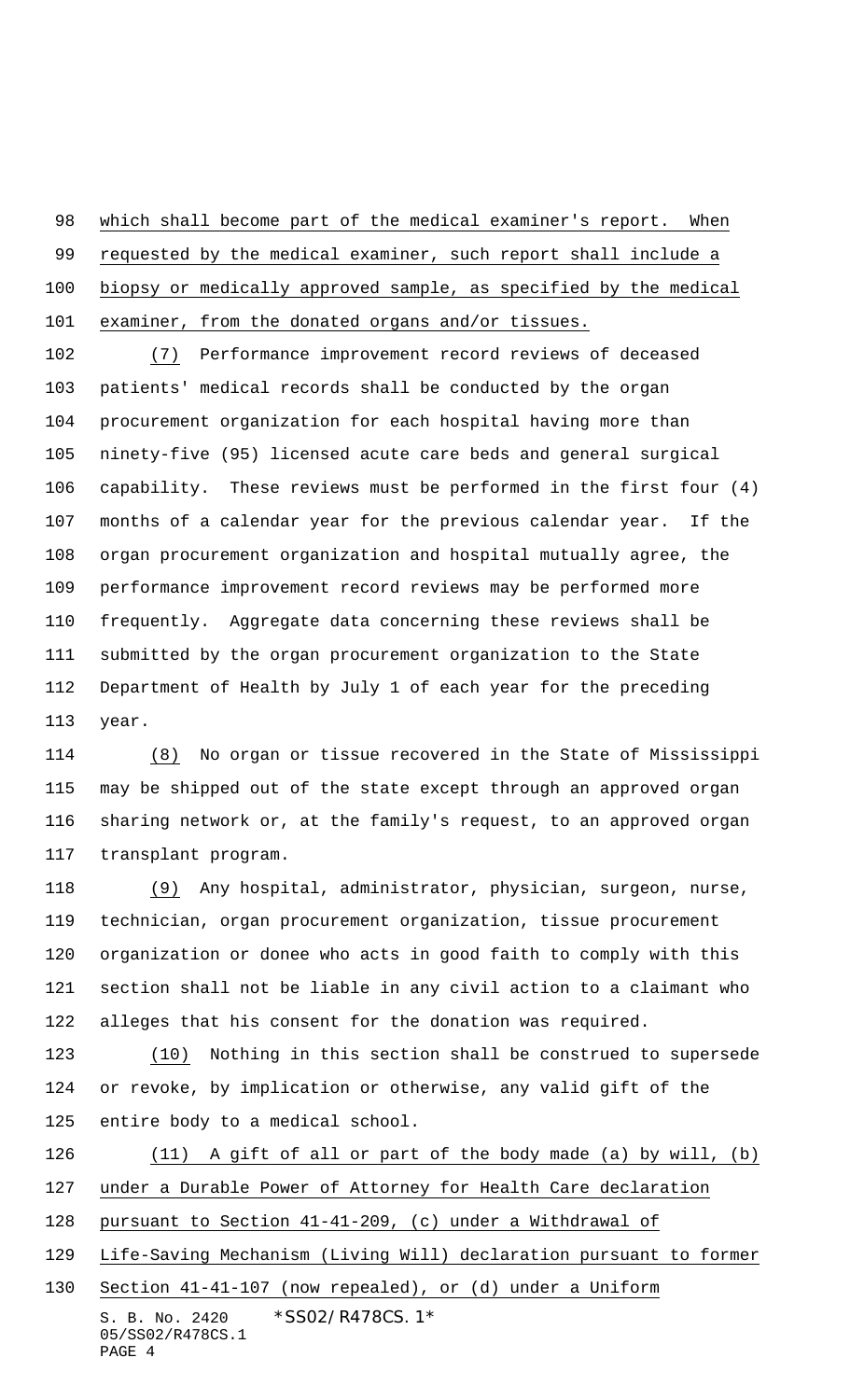Anatomical Gift Act declaration pursuant to Section 41-39-39, will

 supersede and have precedence over any decision by the family of the individual making the organ donation.

 **SECTION 2.** Section 41-61-59, Mississippi Code of 1972, is amended as follows:

S. B. No. 2420 \*SS02/R478CS.1\* 41-61-59. (1) A person's death which affects the public interest as specified in subsection (2) of this section shall be promptly reported to the medical examiner by the physician in attendance, any hospital employee, any law enforcement officer having knowledge of the death, the embalmer or other funeral home employee, any emergency medical technician, any relative or any other person present. The appropriate medical examiner shall notify the municipal or state law enforcement agency or sheriff and take charge of the body. The appropriate medical examiner shall notify the Mississippi Bureau of Narcotics within twenty-four (24) hours of receipt of the body in cases of death as described in subsection (2)(m) or (n) of this section. When the medical examiner has received notification under Section 41-39-15(6) that the deceased is medically suitable to be an organ and/or tissue donor, the medical examiner's authority over the body shall be subject to the provisions of Section 41-39-15(6). (2) A death affecting the public interest includes, but is not limited to, any of the following: (a) Violent death, including homicidal, suicidal or accidental death. (b) Death caused by thermal, chemical, electrical or radiation injury. (c) Death caused by criminal abortion, including self-induced abortion, or abortion related to or by sexual abuse. (d) Death related to disease thought to be virulent or contagious which may constitute a public hazard. (e) Death that has occurred unexpectedly or from an unexplained cause.

05/SS02/R478CS.1 PAGE 5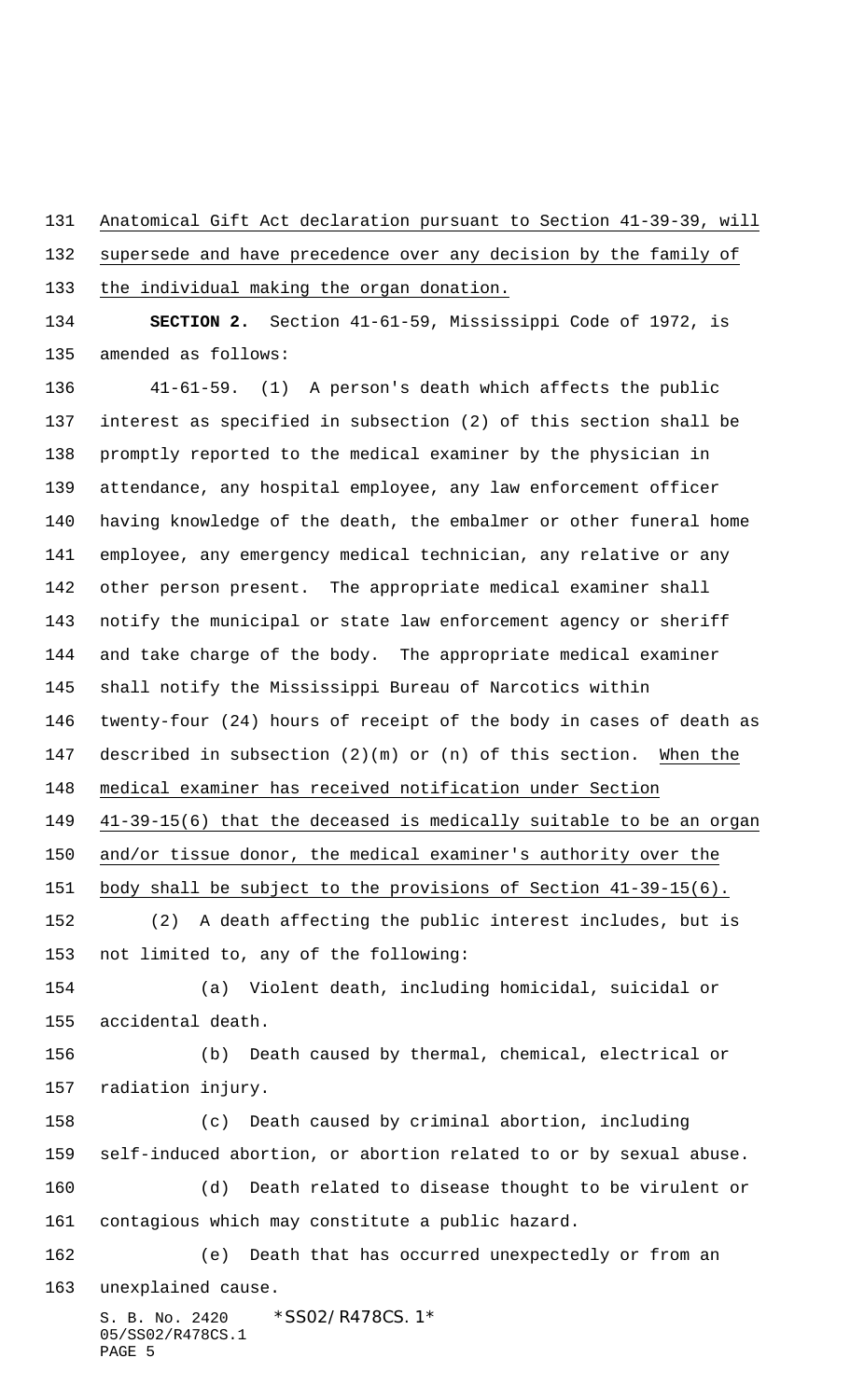(f) Death of a person confined in a prison, jail or correctional institution.

 (g) Death of a person where a physician was not in attendance within thirty-six (36) hours preceding death, or in prediagnosed terminal or bedfast cases, within thirty (30) days preceding death.

 (h) Death of a person where the body is not claimed by a relative or a friend.

 (i) Death of a person where the identity of the deceased is unknown.

 (j) Death of a child under the age of two (2) years where death results from an unknown cause or where the circumstances surrounding the death indicate that sudden infant death syndrome may be the cause of death.

 (k) Where a body is brought into this state for disposal and there is reason to believe either that the death was not investigated properly or that there is not an adequate certificate of death.

 (l) Where a person is presented to a hospital emergency room unconscious and/or unresponsive, with cardiopulmonary resuscitative measures being performed, and dies within twenty-four (24) hours of admission without regaining consciousness or responsiveness, unless a physician was in attendance within thirty-six (36) hours preceding presentation to the hospital, or in cases in which the decedent had a prediagnosed terminal or bedfast condition, unless a physician was in attendance within thirty (30) days preceding presentation to the hospital.

 (m) Death which is caused by drug overdose or which is believed to be caused by drug overdose.

 (n) When a stillborn fetus is delivered and the cause of the demise is medically believed to be from the use by the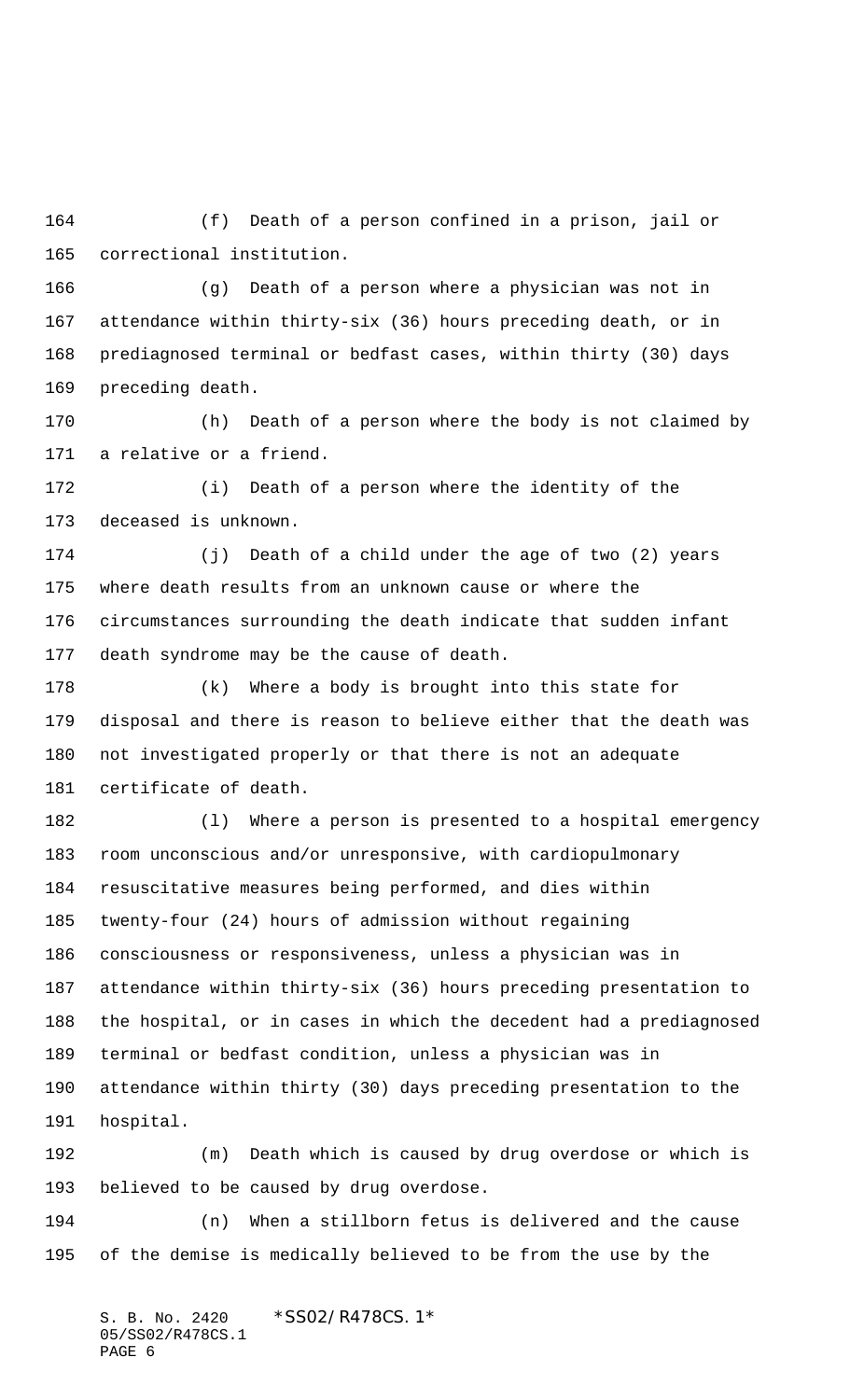mother of any controlled substance as defined in Section 41-29-105.

 (3) The State Medical Examiner is empowered to investigate deaths, under the authority hereinafter conferred, in any and all political subdivisions of the state. The county medical examiners and county medical examiner investigators, while appointed for a specific county, may serve other counties on a regular basis with written authorization by the State Medical Examiner, or may serve other counties on an as-needed basis upon the request of the ranking officer of the investigating law enforcement agency. The county medical examiner or county medical examiner investigator of any county which has established a regional medical examiner district under subsection (4) of Section 41-61-77 may serve other counties which are parties to the agreement establishing the district, in accordance with the terms of the agreement, and may contract with counties which are not part of the district to provide medical examiner services for such counties. If a death affecting the public interest takes place in a county other than the one where injuries or other substantial causal factors leading to the death have occurred, jurisdiction for investigation of the death may be transferred, by mutual agreement of the respective medical examiners of the counties involved, to the county where such injuries or other substantial causal factors occurred, and the costs of autopsy or other studies necessary to the further investigation of the death shall be borne by the county assuming jurisdiction.

S. B. No. 2420 \* SS02/R478CS. 1\* 05/SS02/R478CS.1 PAGE 7 (4) The chief county medical examiner or chief county medical examiner investigator may receive from the county in which he serves a salary of Nine Hundred Dollars (\$900.00) per month, in addition to the fees specified in Sections 41-61-69 and 41-61-75, provided that no county shall pay the chief county medical examiner or chief county medical examiner investigator less than One Hundred Dollars (\$100.00) per month as a salary, in addition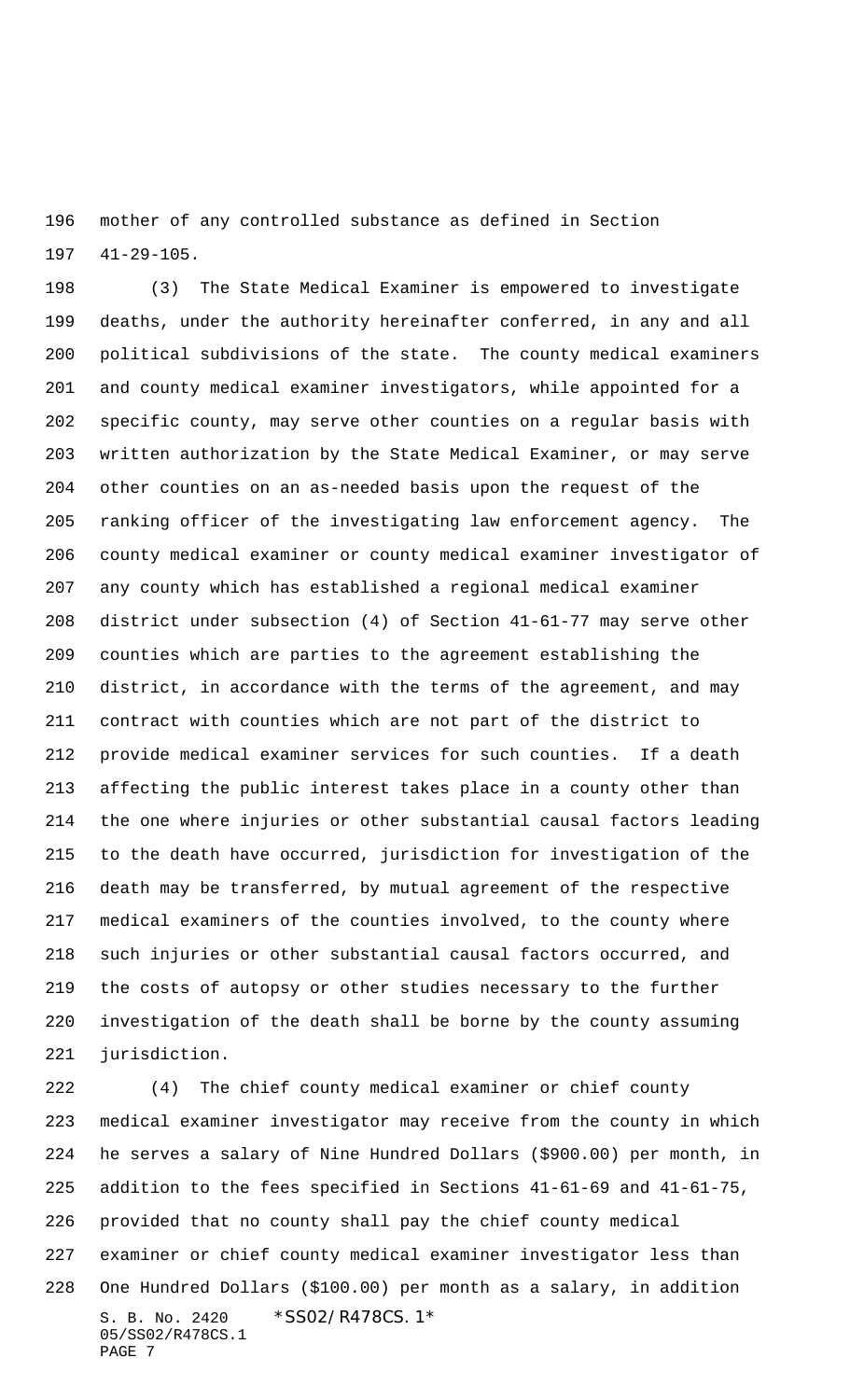to other compensation provided by law. In any county having one or more deputy medical examiners or deputy medical examiner investigators, each deputy may receive from the county in which he serves, in the discretion of the board of supervisors, a salary of not more than Nine Hundred Dollars (\$900.00) per month, in addition to the fees specified in Sections 41-61-69 and 41-61-75. For this salary the chief shall assure twenty-four-hour daily and readily available death investigators for the county, and shall maintain copies of all medical examiner death investigations for the county for at least the previous five (5) years. He shall coordinate his office and duties and cooperate with the State Medical Examiner, and the State Medical Examiner shall cooperate with him.

 (5) A body composed of the State Medical Examiner, whether appointed on a permanent or interim basis, the Director of the State Board of Health or his designee, the Attorney General or his designee, the President of the Mississippi Coroners' Association (or successor organization) or his designee, and a certified pathologist appointed by the Mississippi State Medical Association shall adopt, promulgate, amend and repeal rules and regulations as may be deemed necessary by them from time to time for the proper enforcement, interpretation and administration of Sections 41-61-51 through 41-61-79, in accordance with the provisions of the Mississippi Administrative Procedures Law, being Section 25-43-1 et seq.

 **SECTION 3.** Section 41-61-65, Mississippi Code of 1972, is amended as follows:

S. B. No. 2420 \*SS02/R478CS.1\* 05/SS02/R478CS.1 PAGE 8 41-61-65. (1) If, in the opinion of the medical examiner investigating the case, it is advisable and in the public interest that an autopsy or other study be made for the purpose of determining the primary and/or contributing cause of death, an autopsy or other study shall be made by the State Medical Examiner or by a competent pathologist designated by the State Medical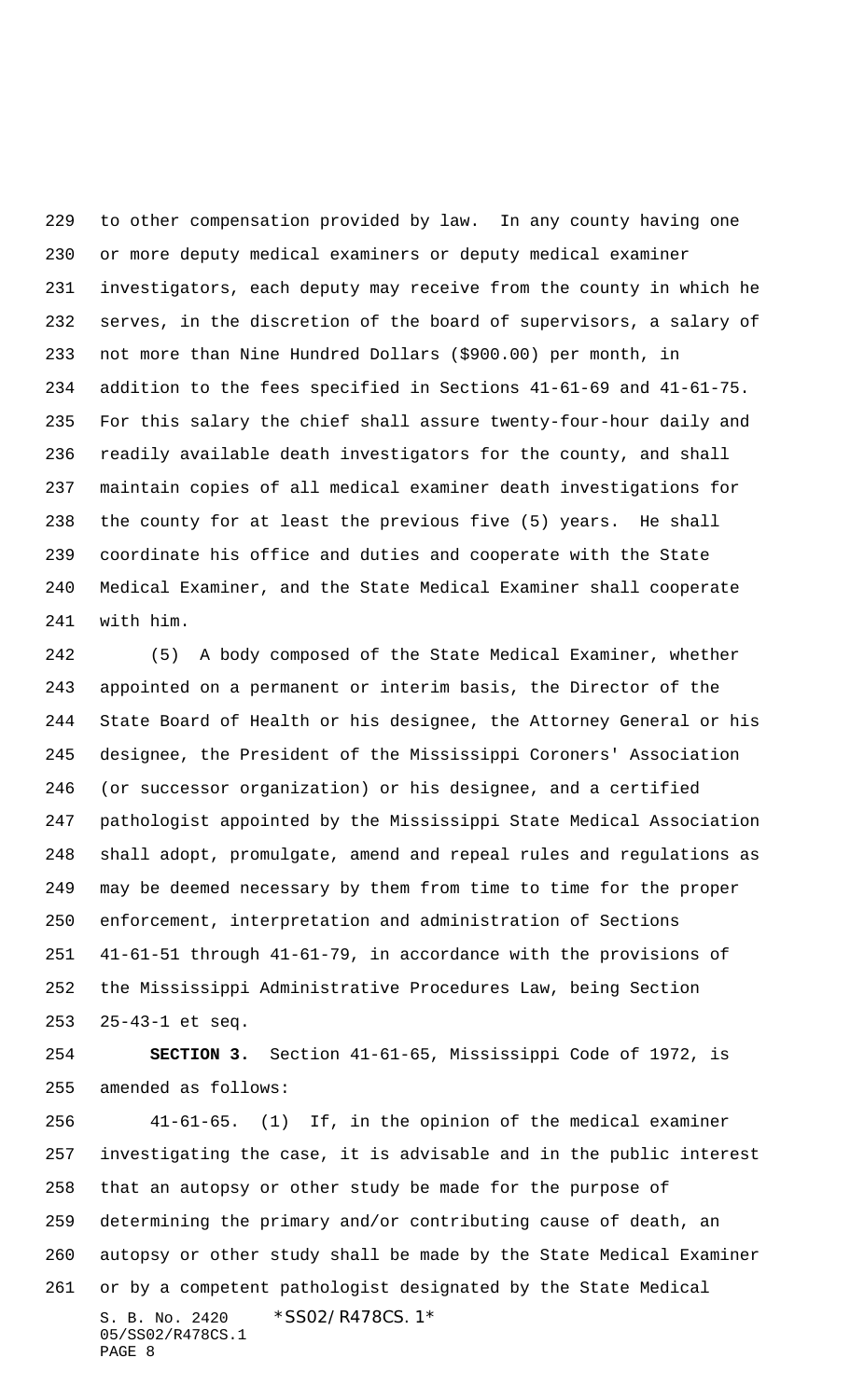Examiner. The State Medical Examiner or designated pathologist may retain any tissues as needed for further postmortem studies or documentation. A complete autopsy report of findings and interpretations, prepared on forms designated for this purpose, shall be submitted promptly to the State Medical Examiner. Copies of the report shall be furnished to the authorizing medical examiner, district attorney and court clerk. A copy of the report shall be furnished to one (1) adult member of the immediate family of the deceased or the legal representative or legal guardian of members of the immediate family of the deceased upon request. In determining the need for an autopsy, the medical examiner may consider the request from the district attorney or county prosecuting attorney, law enforcement or other public officials or private persons. However, if the death occurred in the manner specified in subsection (2)(j) of Section 41-61-59, an autopsy shall be performed by the State Medical Examiner or his designated pathologist, and the report of findings shall be forwarded promptly to the State Medical Examiner, investigating medical examiner, the State Department of Health, the infant's attending physician and the local sudden infant death syndrome coordinator. When the medical examiner has received notification under Section 41-39-15(6) that the deceased is medically suitable to be an organ and/or tissue donor, the State Medical Examiner or designated pathologist, may retain any biopsy or medically approved sample of such tissue in accordance with the provisions of Section 41-39-15(6).

 (2) Any medical examiner or duly licensed physician performing authorized investigations and/or autopsies as provided in Sections 41-61-51 through 41-61-79 who, in good faith, complies with the provisions of Sections 41-61-51 through 41-61-79 in the determination of the cause and/or manner of death for the purpose of certification of that death, shall not be liable for damages on

S. B. No. 2420 \*SS02/R478CS.1\* 05/SS02/R478CS.1 PAGE 9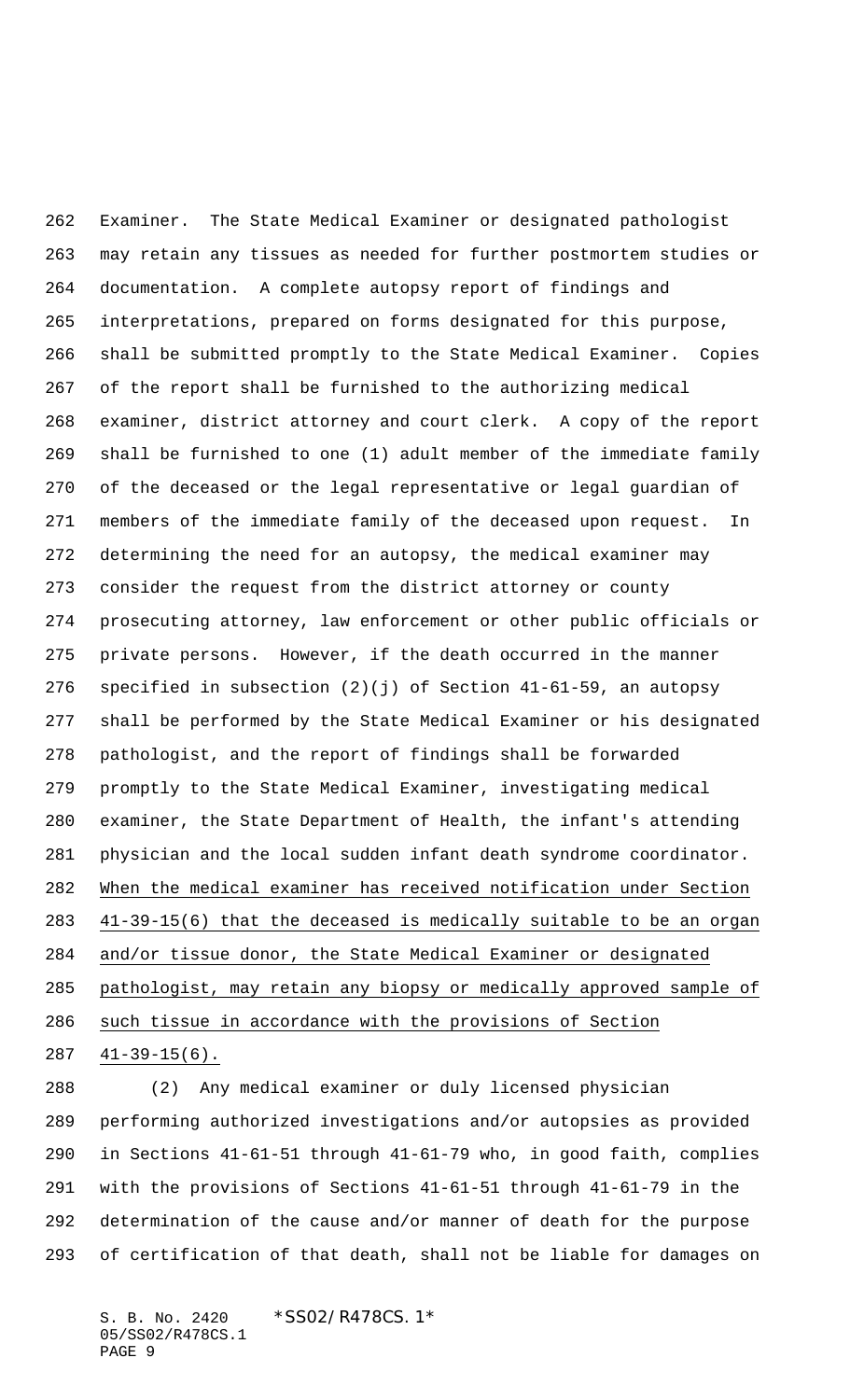account thereof, and shall be immune from any civil liability that might otherwise be incurred or imposed.

 (3) Family members or others who disagree with the medical examiner's determination shall be able to petition and present written argument to the State Medical Examiner for further review. If the petitioner still disagrees, he may petition the circuit court, which may, in its discretion, hold a formal hearing. In all those proceedings, the State Medical Examiner and the county medical examiner or county medical examiner investigator who certified the information shall be made defendants. All costs of the petitioning and hearing shall be borne by the petitioner.

 **SECTION 4.** Section 41-41-209, Mississippi Code of 1972, is amended as follows:

 41-41-209. The following form may be used to create an advance health care directive. Sections 41-41-201 through 41-41-207 and 41-41-211 through 41-41-229 govern the effect of this or any other writing used to create an advanced health care directive. An individual may complete or modify all or any part of the following form:

## ADVANCE HEALTH CARE DIRECTIVE

**Explanation**

 You have the right to give instructions about your own health care. You also have the right to name someone else to make health care decisions for you. This form lets you do either or both of these things. It also lets you express your wishes regarding the designation of your primary physician. If you use this form, you may complete or modify all or any part of it. You are free to use a different form.

S. B. No. 2420 \* SS02/R478CS. 1\* 05/SS02/R478CS.1 PAGE 10 Part 1 of this form is a power of attorney for health care. Part 1 lets you name another individual as agent to make health care decisions for you if you become incapable of making your own decisions or if you want someone else to make those decisions for you now even though you are still capable. You may name an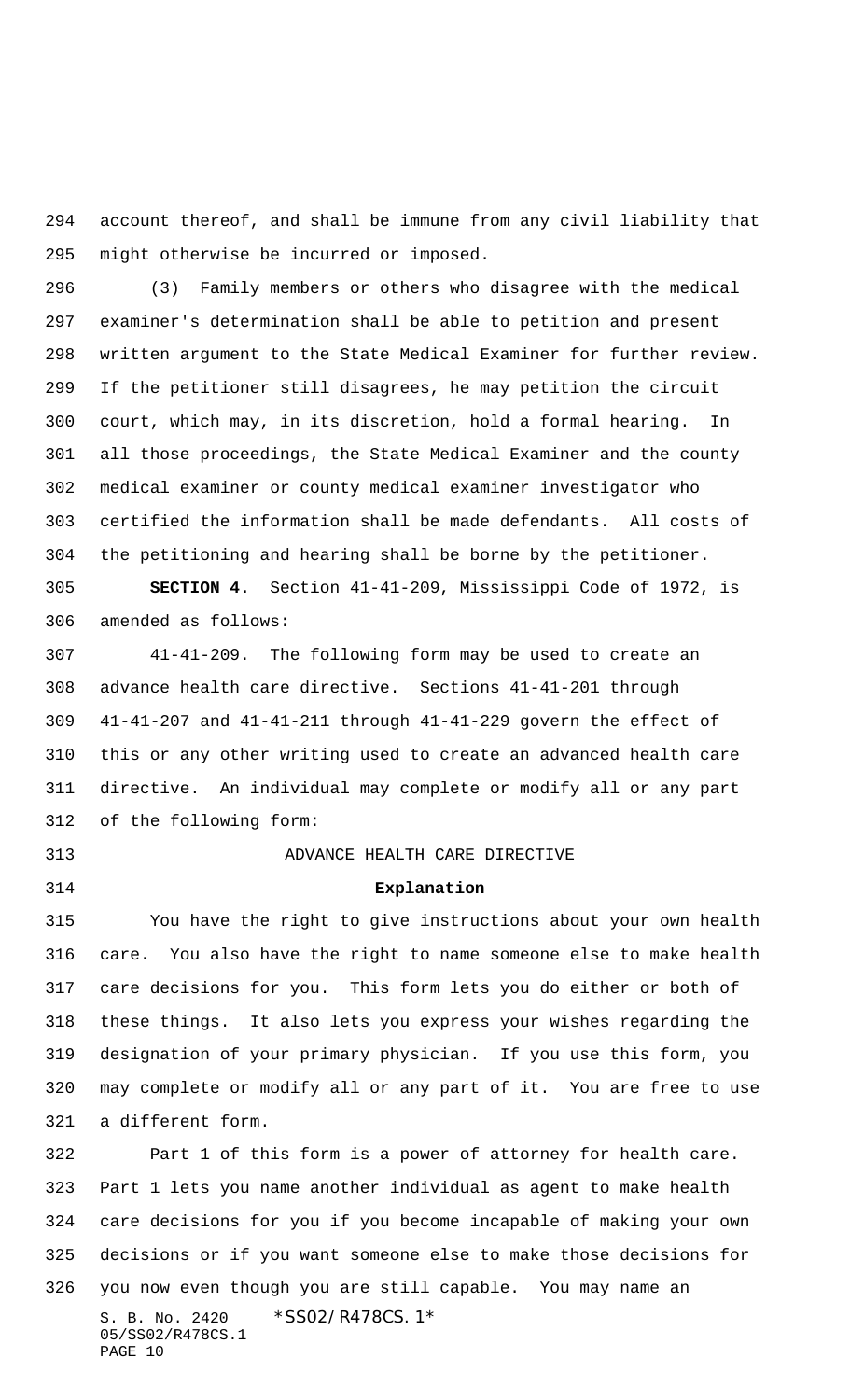alternate agent to act for you if your first choice is not willing, able or reasonably available to make decisions for you. Unless related to you, your agent may not be an owner, operator, or employee of a residential long-term health care institution at which you are receiving care.

 Unless the form you sign limits the authority of your agent, your agent may make all health care decisions for you. This form has a place for you to limit the authority of your agent. You need not limit the authority of your agent if you wish to rely on your agent for all health care decisions that may have to be made. If you choose not to limit the authority of your agent, your agent will have the right to:

 (a) Consent or refuse consent to any care, treatment, service, or procedure to maintain, diagnose, or otherwise affect a physical or mental condition;

 (b) Select or discharge health care providers and institutions;

 (c) Approve or disapprove diagnostic tests, surgical procedures, programs of medication, and orders not to resuscitate; and

 (d) Direct the provision, withholding, or withdrawal of artificial nutrition and hydration and all other forms of health care.

 Part 2 of this form lets you give specific instructions about any aspect of your health care. Choices are provided for you to express your wishes regarding the provision, withholding, or withdrawal of treatment to keep you alive, including the provision of artificial nutrition and hydration, as well as the provision of pain relief. Space is provided for you to add to the choices you have made or for you to write out any additional wishes. Part 3 of this form lets you designate a physician to have

primary responsibility for your health care.

S. B. No. 2420 \*SS02/R478CS. 1\* 05/SS02/R478CS.1 PAGE 11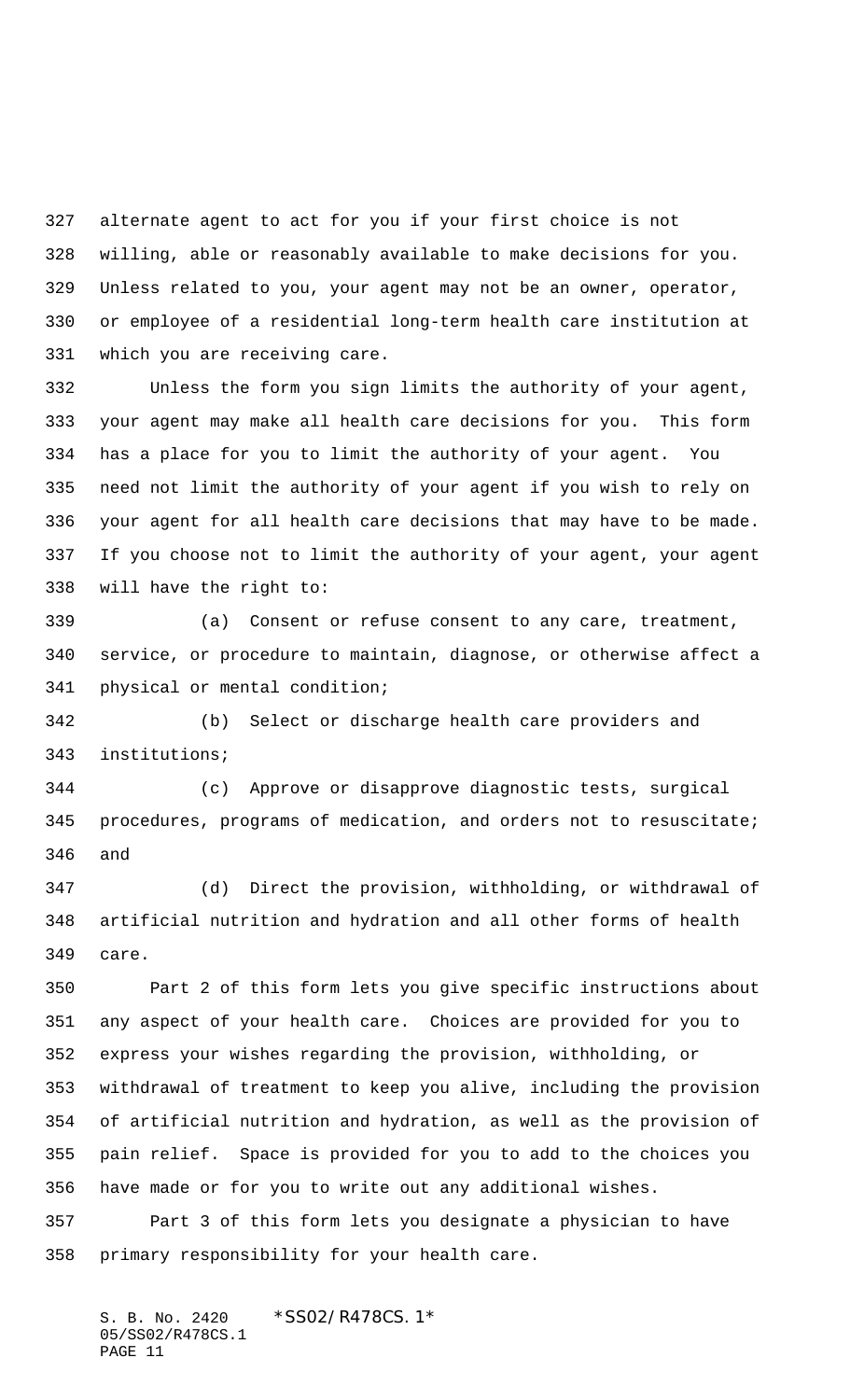| 359        | Part 4 of this form lets you authorize the donation of your                                                                                                                                                                                                          |  |  |  |
|------------|----------------------------------------------------------------------------------------------------------------------------------------------------------------------------------------------------------------------------------------------------------------------|--|--|--|
| 360        | organs at your death, and declares that this decision will                                                                                                                                                                                                           |  |  |  |
| 361        | supersede any decision by a member of your family.                                                                                                                                                                                                                   |  |  |  |
| 362        | After completing this form, sign and date the form at the end                                                                                                                                                                                                        |  |  |  |
| 363        | and have the form witnessed by one of the two alternative methods                                                                                                                                                                                                    |  |  |  |
| 364        | listed below. Give a copy of the signed and completed form to                                                                                                                                                                                                        |  |  |  |
| 365        | your physician, to any other health care providers you may have,                                                                                                                                                                                                     |  |  |  |
| 366        | to any health care institution at which you are receiving care,                                                                                                                                                                                                      |  |  |  |
| 367        | and to any health care agents you have named. You should talk to                                                                                                                                                                                                     |  |  |  |
| 368        | the person you have named as agent to make sure that he or she                                                                                                                                                                                                       |  |  |  |
| 369        | understands your wishes and is willing to take the responsibility.                                                                                                                                                                                                   |  |  |  |
| 370        | You have the right to revoke this advance health care                                                                                                                                                                                                                |  |  |  |
| 371        | directive or replace this form at any time.                                                                                                                                                                                                                          |  |  |  |
| 372        | PART 1                                                                                                                                                                                                                                                               |  |  |  |
| 373        | POWER OF ATTORNEY FOR HEALTH CARE                                                                                                                                                                                                                                    |  |  |  |
| 374        | DESIGNATION OF AGENT: I designate the following<br>(1)                                                                                                                                                                                                               |  |  |  |
| 375<br>376 | individual as my agent to make health care decisions for me:                                                                                                                                                                                                         |  |  |  |
| 377<br>378 | (name of individual you choose as agent)                                                                                                                                                                                                                             |  |  |  |
| 379<br>380 | (address) (city) (state) (zip code)                                                                                                                                                                                                                                  |  |  |  |
| 381        | (work phone)<br>(home phone)                                                                                                                                                                                                                                         |  |  |  |
| 382        | OPTIONAL: If I revoke my agent's authority or if my agent is                                                                                                                                                                                                         |  |  |  |
| 383        | not willing, able, or reasonably available to make a health care                                                                                                                                                                                                     |  |  |  |
| 384<br>385 | decision for me, I designate as my first alternate agent:                                                                                                                                                                                                            |  |  |  |
| 386<br>387 | (name of individual you choose as first alternate agent)<br><u> 1989 - Johann Stein, marwolaethau a bhann an t-Amhair ann an t-Amhair an t-Amhair an t-Amhair an t-Amhair an</u>                                                                                     |  |  |  |
| 388<br>389 | (address) (city) (state) (zip code)<br>the control of the control of the control of the control of the control of the control of the control of the control of the control of the control of the control of the control of the control of the control of the control |  |  |  |
| 390        | (home phone)<br>(work phone)                                                                                                                                                                                                                                         |  |  |  |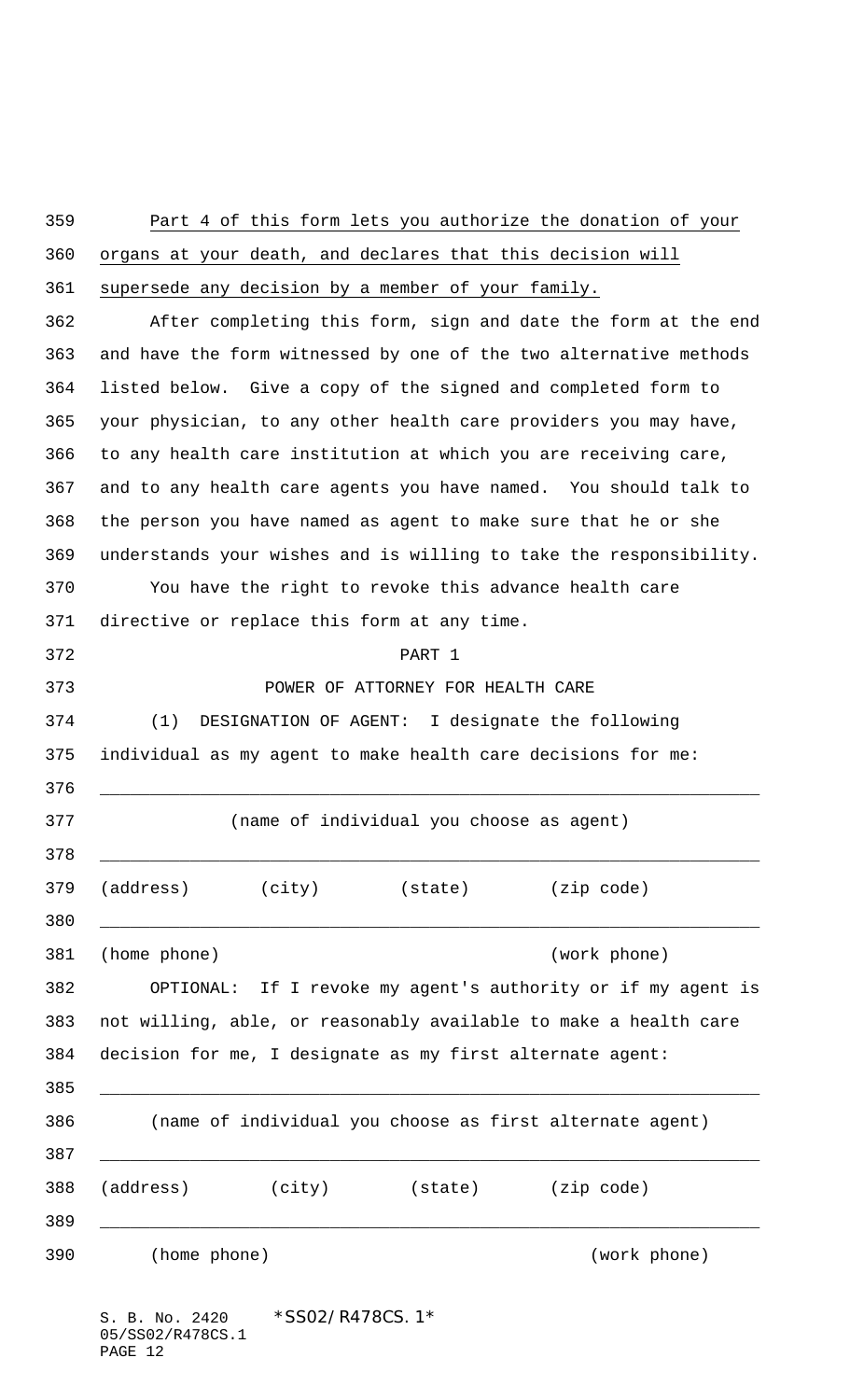S. B. No. 2420 \* SS02/R478CS. 1\* 05/SS02/R478CS.1 PAGE 13 OPTIONAL: If I revoke the authority of my agent and first alternate agent or if neither is willing, able, or reasonably available to make a health care decision for me, I designate as my second alternate agent: \_\_\_\_\_\_\_\_\_\_\_\_\_\_\_\_\_\_\_\_\_\_\_\_\_\_\_\_\_\_\_\_\_\_\_\_\_\_\_\_\_\_\_\_\_\_\_\_\_\_\_\_\_\_\_\_\_\_\_\_\_\_\_\_\_\_ (name of individual you choose as second alternate agent) \_\_\_\_\_\_\_\_\_\_\_\_\_\_\_\_\_\_\_\_\_\_\_\_\_\_\_\_\_\_\_\_\_\_\_\_\_\_\_\_\_\_\_\_\_\_\_\_\_\_\_\_\_\_\_\_\_\_\_\_\_\_\_\_\_\_ (address) (city) (state) (zip code) \_\_\_\_\_\_\_\_\_\_\_\_\_\_\_\_\_\_\_\_\_\_\_\_\_\_\_\_\_\_\_\_\_\_\_\_\_\_\_\_\_\_\_\_\_\_\_\_\_\_\_\_\_\_\_\_\_\_\_\_\_\_\_\_\_\_ (home phone) (work phone) (2) AGENT'S AUTHORITY: My agent is authorized to make all health care decisions for me, including decisions to provide, withhold, or withdraw artificial nutrition and hydration, and all other forms of health care to keep me alive, except as I state here: \_\_\_\_\_\_\_\_\_\_\_\_\_\_\_\_\_\_\_\_\_\_\_\_\_\_\_\_\_\_\_\_\_\_\_\_\_\_\_\_\_\_\_\_\_\_\_\_\_\_\_\_\_\_\_\_\_\_\_\_\_\_\_\_\_\_ \_\_\_\_\_\_\_\_\_\_\_\_\_\_\_\_\_\_\_\_\_\_\_\_\_\_\_\_\_\_\_\_\_\_\_\_\_\_\_\_\_\_\_\_\_\_\_\_\_\_\_\_\_\_\_\_\_\_\_\_\_\_\_\_\_\_ \_\_\_\_\_\_\_\_\_\_\_\_\_\_\_\_\_\_\_\_\_\_\_\_\_\_\_\_\_\_\_\_\_\_\_\_\_\_\_\_\_\_\_\_\_\_\_\_\_\_\_\_\_\_\_\_\_\_\_\_\_\_\_\_\_\_ (Add additional sheets if needed.) (3) WHEN AGENT'S AUTHORITY BECOMES EFFECTIVE: My agent's authority becomes effective when my primary physician determines that I am unable to make my own health care decisions unless I mark the following box. If I mark this box [ ], my agent's authority to make health care decisions for me takes effect immediately. (4) AGENT'S OBLIGATION: My agent shall make health care decisions for me in accordance with this power of attorney for health care, any instructions I give in Part 2 of this form, and my other wishes to the extent known to my agent. To the extent my wishes are unknown, my agent shall make health care decisions for me in accordance with what my agent determines to be in my best interest. In determining my best interest, my agent shall consider my personal values to the extent known to my agent.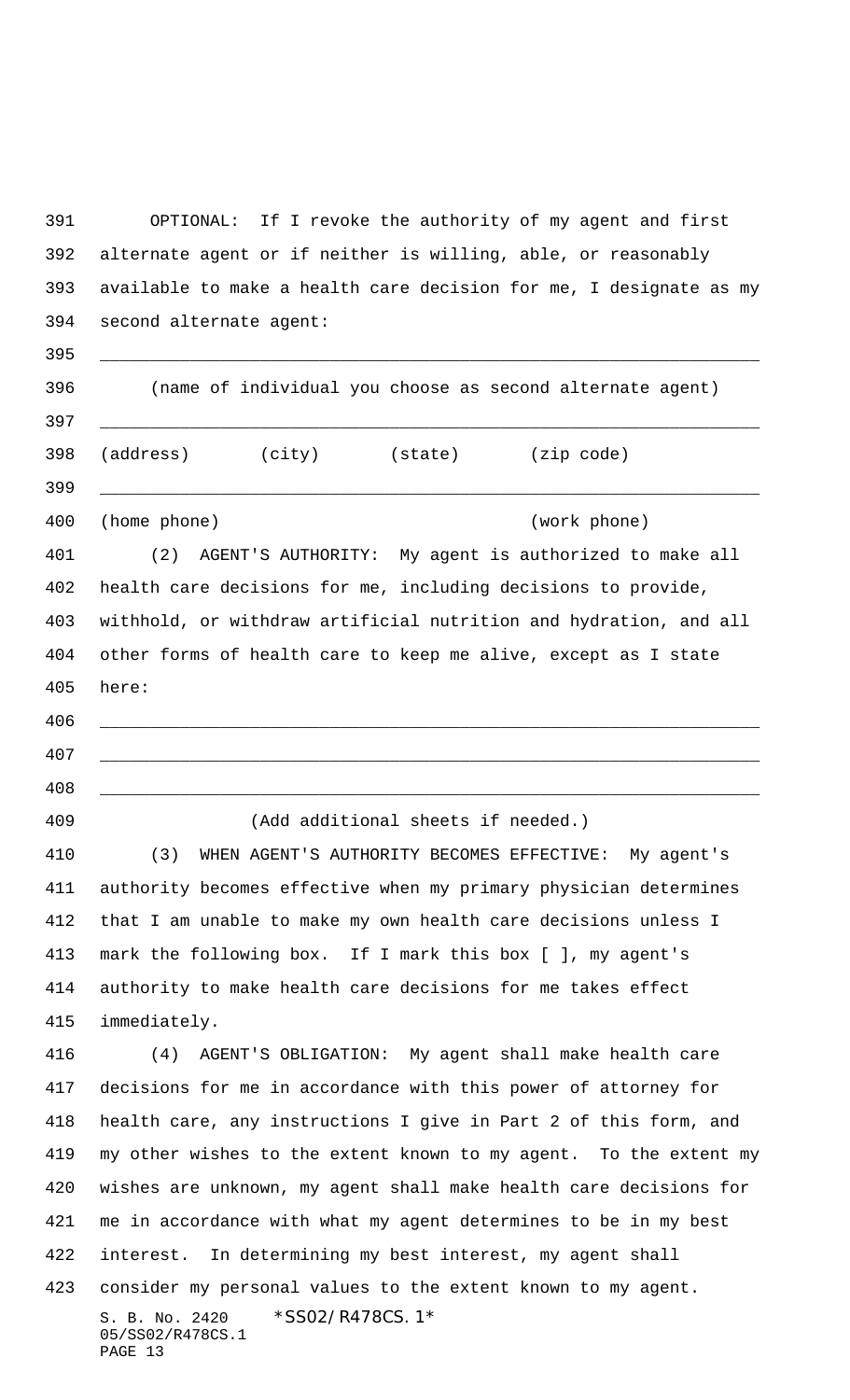(5) NOMINATION OF GUARDIAN: If a guardian of my person needs to be appointed for me by a court, I nominate the agent designated in this form. If that agent is not willing, able, or reasonably available to act as guardian, I nominate the alternate agents whom I have named, in the order designated.

PART 2

## INSTRUCTIONS FOR HEALTH CARE

 If you are satisfied to allow your agent to determine what is best for you in making end-of-life decisions, you need not fill out this part of the form. If you do fill out this part of the form, you may strike any wording you do not want.

 (6) END-OF-LIFE DECISIONS: I direct that my health care providers and others involved in my care provide, withhold or withdraw treatment in accordance with the choice I have marked below:

[ ] (a) Choice Not To Prolong Life

 I do not want my life to be prolonged if (i) I have an incurable and irreversible condition that will result in my death within a relatively short time, (ii) I become unconscious and, to a reasonable degree of medical certainty, I will not regain consciousness, or (iii) the likely risks and burdens of treatment would outweigh the expected benefits, or

[ ] (b) Choice To Prolong Life

 I want my life to be prolonged as long as possible within the limits of generally accepted health care standards.

 (7) ARTIFICIAL NUTRITION AND HYDRATION: Artificial nutrition and hydration must be provided, withheld or withdrawn in accordance with the choice I have made in paragraph (6) unless I mark the following box. If I mark this box [ ], artificial nutrition and hydration must be provided regardless of my condition and regardless of the choice I have made in paragraph (6).

S. B. No. 2420 \*SS02/R478CS. 1\* 05/SS02/R478CS.1 PAGE 14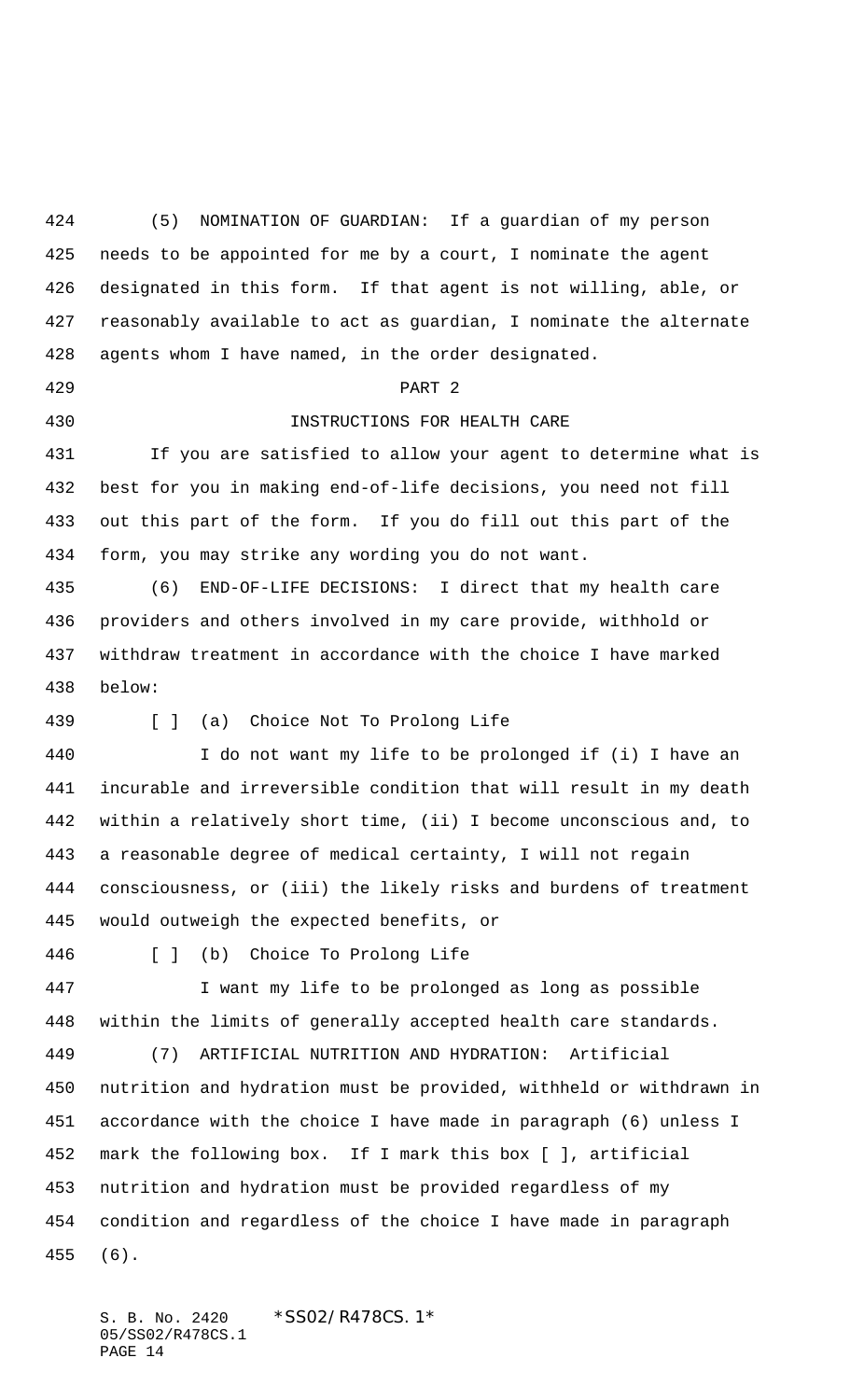| (8)                                                                                                                                 |                                                                   | RELIEF FROM PAIN: Except as I state in the following |                                                           |                       |  |
|-------------------------------------------------------------------------------------------------------------------------------------|-------------------------------------------------------------------|------------------------------------------------------|-----------------------------------------------------------|-----------------------|--|
| space, I direct that treatment for alleviation of pain or                                                                           |                                                                   |                                                      |                                                           |                       |  |
|                                                                                                                                     | discomfort be provided at all times, even if it hastens my death: |                                                      |                                                           |                       |  |
|                                                                                                                                     |                                                                   |                                                      |                                                           |                       |  |
| (9)                                                                                                                                 |                                                                   |                                                      | OTHER WISHES: (If you do not agree with any of the        |                       |  |
| optional choices above and wish to write your own, or if you wish<br>to add to the instructions you have given above, you may do so |                                                                   |                                                      |                                                           |                       |  |
|                                                                                                                                     |                                                                   |                                                      |                                                           | here.) I direct that: |  |
|                                                                                                                                     |                                                                   |                                                      |                                                           |                       |  |
|                                                                                                                                     |                                                                   | (Add additional sheets if needed.)                   |                                                           |                       |  |
|                                                                                                                                     | PART 3                                                            |                                                      |                                                           |                       |  |
|                                                                                                                                     | PRIMARY PHYSICIAN                                                 |                                                      |                                                           |                       |  |
| (OPTIONAL)                                                                                                                          |                                                                   |                                                      |                                                           |                       |  |
| (10)                                                                                                                                | I designate the following physician as my primary                 |                                                      |                                                           |                       |  |
| physician:                                                                                                                          |                                                                   |                                                      |                                                           |                       |  |
| (name of physician)                                                                                                                 |                                                                   |                                                      |                                                           |                       |  |
| (address)                                                                                                                           |                                                                   | (city) (state)                                       | (zip code)                                                |                       |  |
|                                                                                                                                     |                                                                   | (phone)                                              |                                                           |                       |  |
|                                                                                                                                     |                                                                   |                                                      | OPTIONAL: If the physician I have designated above is not |                       |  |
| willing, able, or reasonably available to act as my primary                                                                         |                                                                   |                                                      |                                                           |                       |  |
| physician, I designate the following physician as my primary                                                                        |                                                                   |                                                      |                                                           |                       |  |
| physician:                                                                                                                          |                                                                   |                                                      |                                                           |                       |  |
|                                                                                                                                     |                                                                   | (name of physician)                                  |                                                           |                       |  |
|                                                                                                                                     |                                                                   |                                                      |                                                           |                       |  |
| (address)                                                                                                                           | (city)                                                            | (state) (zip code)                                   |                                                           |                       |  |
|                                                                                                                                     |                                                                   | (phone)                                              |                                                           |                       |  |
| S. B. No. 2420<br>05/SS02/R478CS.1<br>PAGE 15                                                                                       | *SS02/R478CS.1*                                                   |                                                      |                                                           |                       |  |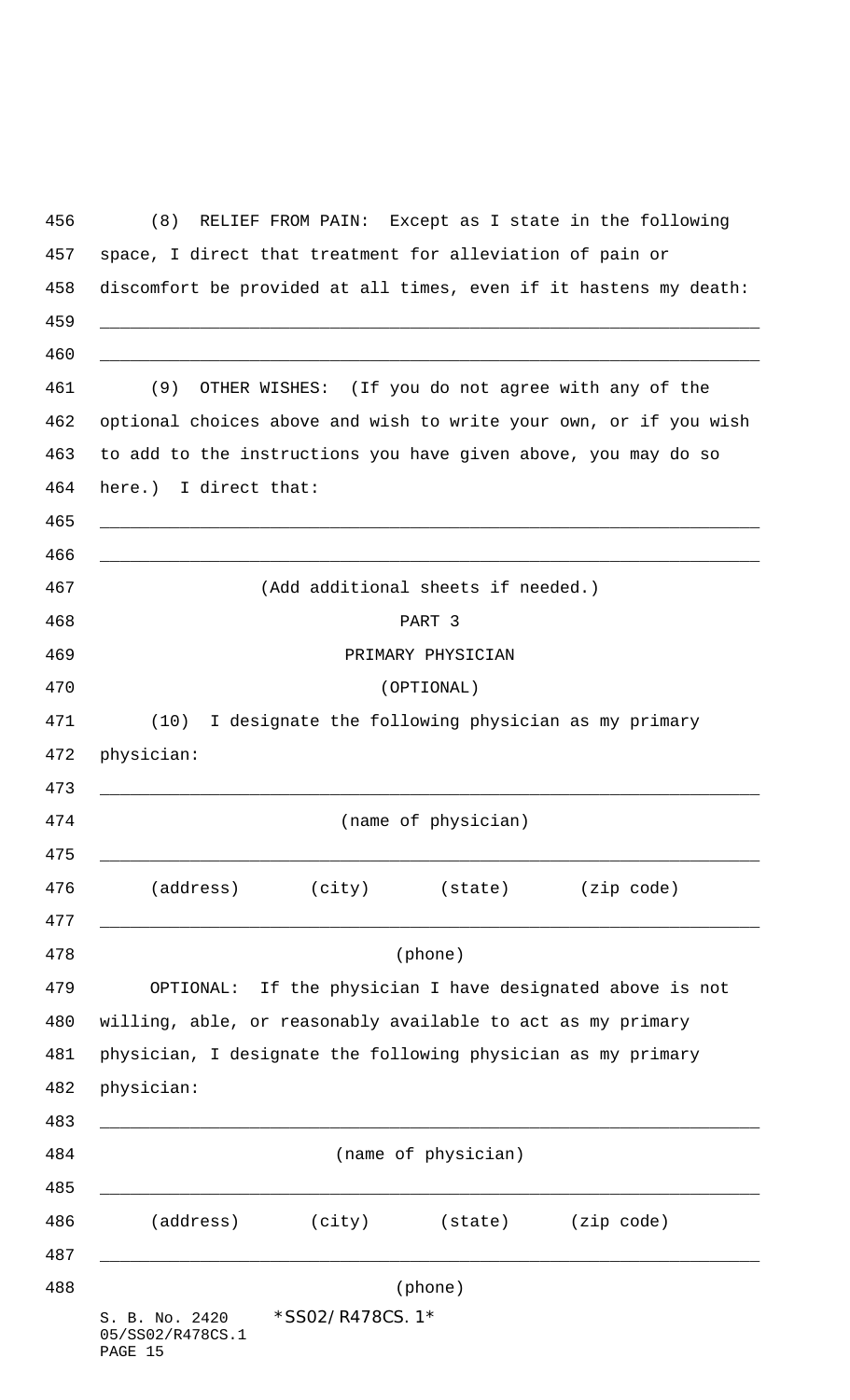|                                                                    |                                                        | (11) EFFECT OF COPY: A copy of this form has the same               |
|--------------------------------------------------------------------|--------------------------------------------------------|---------------------------------------------------------------------|
|                                                                    | effect as the original.                                |                                                                     |
|                                                                    | (12) SIGNATURES: Sign and date the form here:          |                                                                     |
|                                                                    | (date)                                                 | (sign your name)                                                    |
|                                                                    | (address)                                              | (print your name)                                                   |
|                                                                    | $(city)$ (state)                                       |                                                                     |
|                                                                    |                                                        | PART 4                                                              |
|                                                                    |                                                        | CERTIFICATE OF AUTHORIZATION FOR ORGAN DONATION                     |
|                                                                    |                                                        | (OPTIONAL)                                                          |
|                                                                    | I, the undersigned, this _____________________day of _ |                                                                     |
|                                                                    |                                                        | 20__, desire that my ___________________ organ(s) be made available |
|                                                                    | after my demise for:                                   |                                                                     |
| Any licensed hospital, surgeon or physician, for<br>(a)            |                                                        |                                                                     |
|                                                                    |                                                        | medical education, research, advancement of medical science,        |
|                                                                    | therapy or transplantation to individuals;             |                                                                     |
| (b)<br>Any accredited medical school, college or                   |                                                        |                                                                     |
| university engaged in medical education or research, for therapy,  |                                                        |                                                                     |
| educational research or medical science purposes or any accredited |                                                        |                                                                     |
| school or mortuary science;                                        |                                                        |                                                                     |
| (c) Any person operating a bank or storage facility for            |                                                        |                                                                     |
| blood, arteries, eyes, pituitaries, or other human parts, for use  |                                                        |                                                                     |
| in medical education, research, therapy or transplantation to      |                                                        |                                                                     |
| individuals;                                                       |                                                        |                                                                     |
|                                                                    | (d)                                                    | The donee specified below, for therapy or                           |
| transplantation needed by him or her, do hereby donate my          |                                                        |                                                                     |
|                                                                    |                                                        | for said purpose to _________<br>(name) at                          |
|                                                                    |                                                        | (address).                                                          |
|                                                                    |                                                        | I hereby authorize a licensed physician or surgeon to remove        |
|                                                                    | and preserve for use my _____                          | for said                                                            |
| purpose.                                                           |                                                        |                                                                     |
| 05/SS02/R478CS.1<br>PAGE 16                                        | S. B. No. 2420 *SS02/R478CS. 1*                        |                                                                     |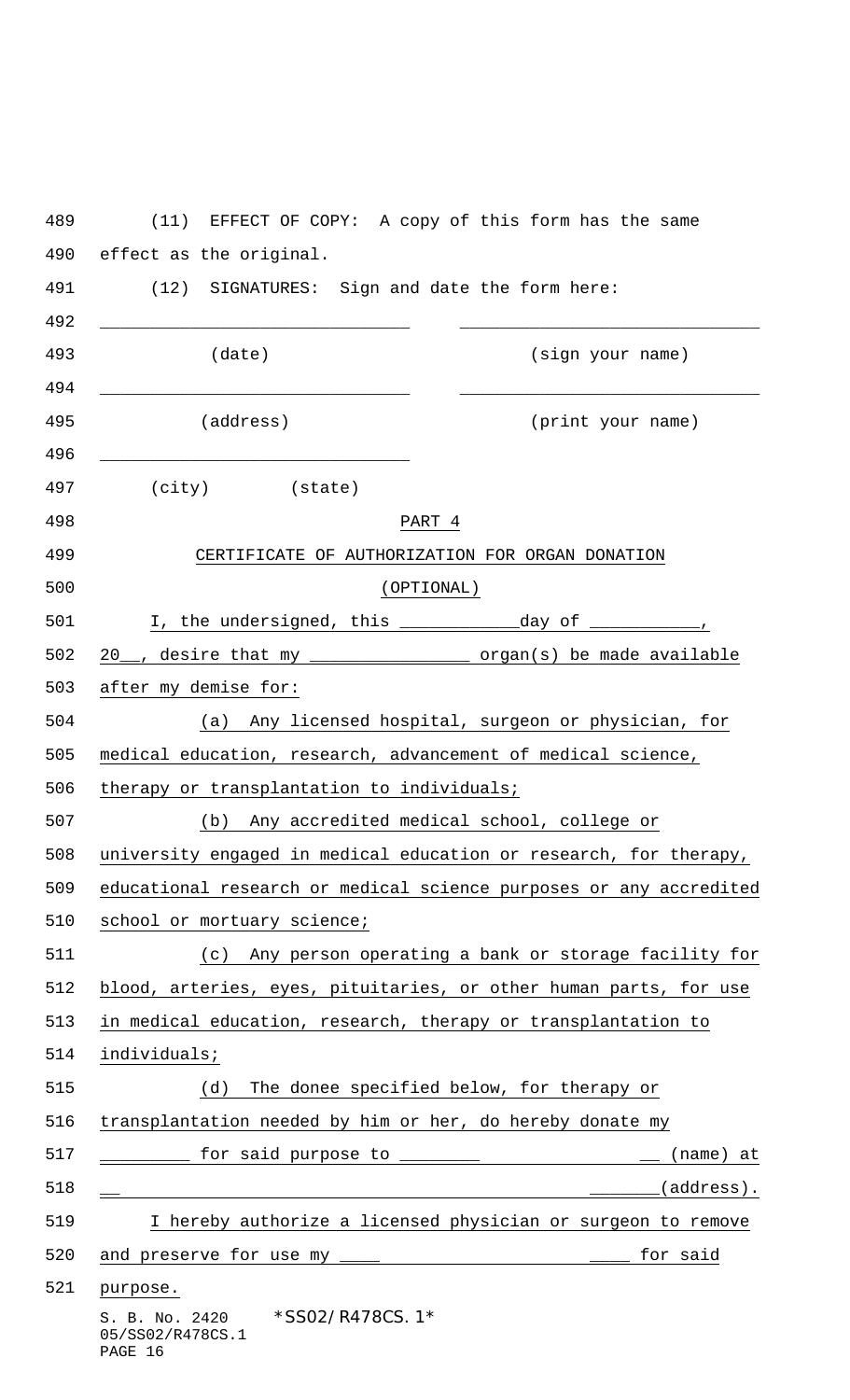| and take precedence over any decision by my family to the            |
|----------------------------------------------------------------------|
| contrary.                                                            |
| Witnessed this $\frac{1}{2}$ day of $\frac{1}{2}$ $\frac{1}{2}$ , 20 |
|                                                                      |
| (donor)                                                              |
|                                                                      |
| (address)                                                            |
|                                                                      |
| (telephone)                                                          |
|                                                                      |
| (witness)                                                            |
|                                                                      |
| (witness)                                                            |
| WITNESSES: This power of attorney will not be valid<br>(13)          |
| for making health care decisions unless it is either (a) signed by   |
| two (2) qualified adult witnesses who are personally known to you    |
| and who are present when you sign or acknowledge your signature;     |
| or (b) acknowledged before a notary public in the state.             |
| ALTERNATIVE NO. 1                                                    |
| Witness                                                              |
| I declare under penalty of perjury pursuant to Section               |
| 97-9-61, Mississippi Code of 1972, that the principal is             |
| personally known to me, that the principal signed or acknowledged    |
| this power of attorney in my presence, that the principal appears    |
| to be of sound mind and under no duress, fraud or undue influence,   |
| that I am not the person appointed as agent by this document, and    |
| that I am not a health care provider, nor an employee of a health    |
| care provider or facility. I am not related to the principal by      |
| blood, marriage or adoption, and to the best of my knowledge, I am   |
| not entitled to any part of the estate of the principal upon the     |
| death of the principal under a will now existing or by operation     |
| of law.                                                              |
| *SS02/R478CS.1*<br>S. B. No. 2420<br>05/SS02/R478CS.1<br>PAGE 17     |

I specifically provide that this declaration shall supersede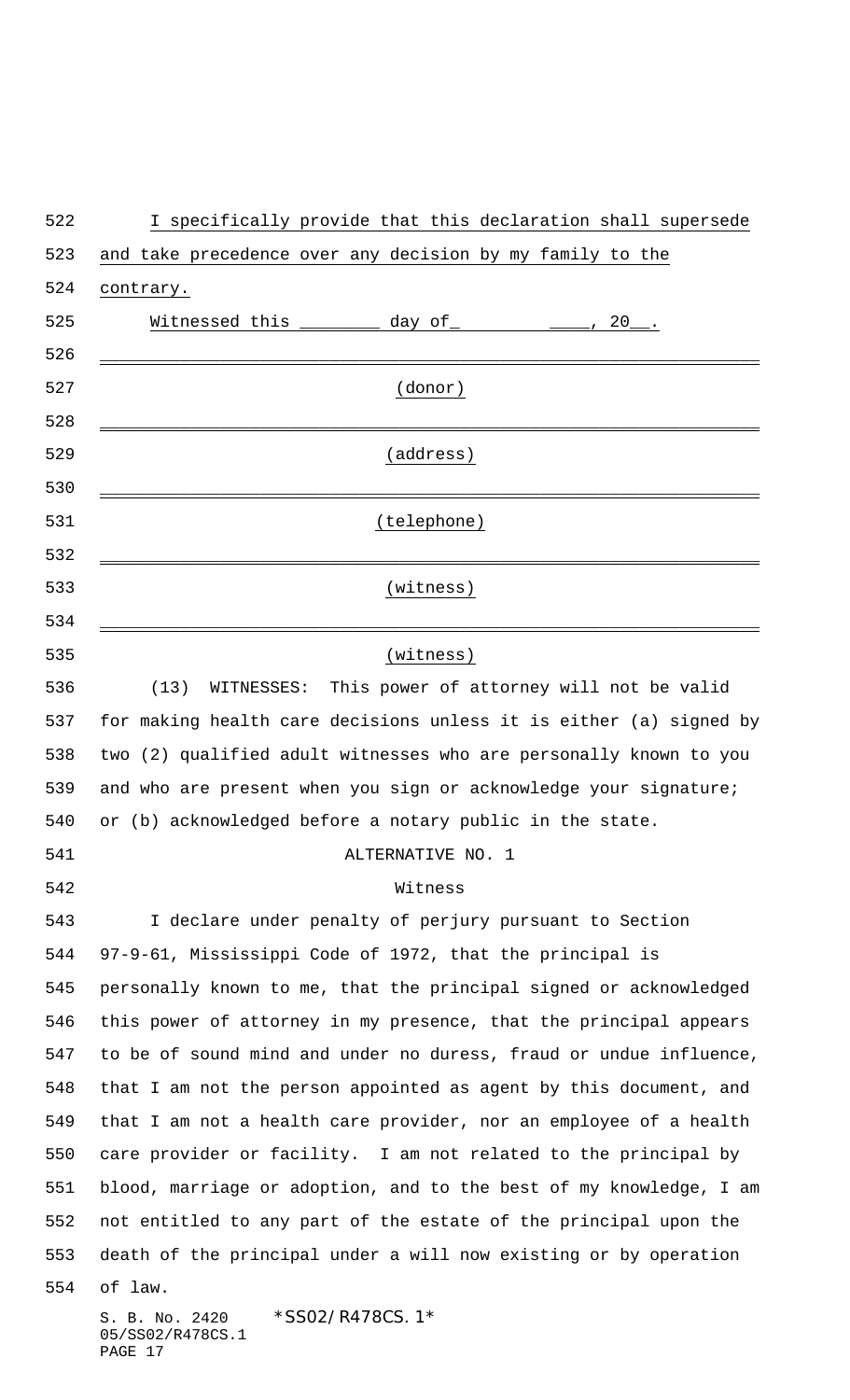|                                                                    | (date)                                                         | (signature of witness)                                            |
|--------------------------------------------------------------------|----------------------------------------------------------------|-------------------------------------------------------------------|
|                                                                    | (address)                                                      | (printed name of witness)                                         |
|                                                                    | (city)<br>(state)                                              |                                                                   |
|                                                                    |                                                                | Witness                                                           |
|                                                                    |                                                                | I declare under penalty of perjury pursuant to Section            |
|                                                                    | 97-9-61, Mississippi Code of 1972, that the principal is       |                                                                   |
| personally known to me, that the principal signed or acknowledged  |                                                                |                                                                   |
|                                                                    |                                                                | this power of attorney in my presence, that the principal appears |
| to be of sound mind and under no duress, fraud or undue influence, |                                                                |                                                                   |
| that I am not the person appointed as agent by this document, and  |                                                                |                                                                   |
| that I am not a health care provider, nor an employee of a health  |                                                                |                                                                   |
|                                                                    | care provider or facility.                                     |                                                                   |
|                                                                    |                                                                |                                                                   |
|                                                                    | (date)                                                         | (signature of witness)                                            |
|                                                                    |                                                                |                                                                   |
|                                                                    | (address)                                                      | (printed name of witness)                                         |
|                                                                    |                                                                |                                                                   |
|                                                                    | (city) (state)                                                 |                                                                   |
|                                                                    |                                                                | ALTERNATIVE NO. 2                                                 |
|                                                                    |                                                                |                                                                   |
|                                                                    | County of ___________________                                  |                                                                   |
|                                                                    |                                                                | On this ________ day of __________, in the year ____, before      |
| me, ________________ (insert name of notary public) appeared       |                                                                |                                                                   |
| _______________, personally known to me (or proved to me on the    |                                                                |                                                                   |
| basis of satisfactory evidence) to be the person whose name is     |                                                                |                                                                   |
| subscribed to this instrument, and acknowledged that he or she     |                                                                |                                                                   |
| executed it. I declare under the penalty of perjury that the       |                                                                |                                                                   |
| person whose name is subscribed to this instrument appears to be   |                                                                |                                                                   |
| of sound mind and under no duress, fraud or undue influence.       |                                                                |                                                                   |
|                                                                    | Notary Seal                                                    |                                                                   |
|                                                                    | S. B. No. 2420 *SSO2/R478CS. 1*<br>05/SS02/R478CS.1<br>PAGE 18 |                                                                   |